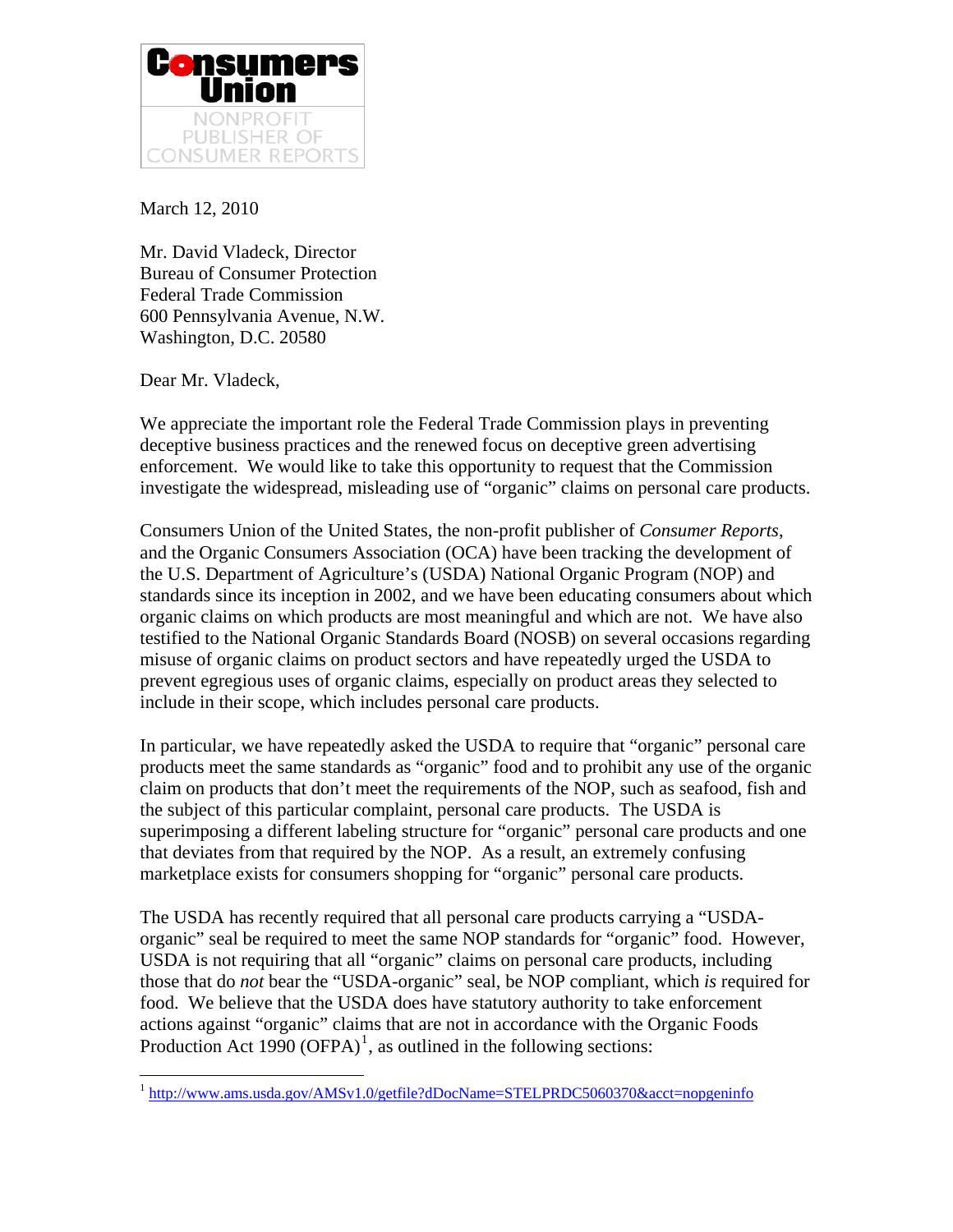Section 2102 (2) [7 USC 6501] states one of the purposes of the Act to be, "to assure consumers that organically produced products meet a consistent standard."

Section 2106 (A) and (B) [7 USC 6505] states under compliance requirements that "a person may sell or label an agricultural product as organically produced *only* if such product is produced and handled in accordance with this title" and "no person may affix a label to, or provide other market information concerning, an agricultural product if such label or information implies, directly or indirectly, that such product is produced and handled using organic methods, except in accordance with this title."

We believe the law to indicate that *any* organic claim (not just those labeled "USDAorganic") on a personal care product should have to comply with the NOP. The use of the USDA-organic seal is optional for all products, but any food making an organic claim on the front of the product (either with or without the USDA-organic seal) must comply with the NOP. This same requirement for foods making an organic claim should also apply to personal care products. The current inconsistency among organic claims on personal care products is incongruent with the purpose of the program, outlined in Section 2102 (above) of OFPA and could easily lead consumers to be confused, misled or deceived. In fact, in November 2009, the multi-stakeholder NOSB, responsible for advising the USDA's NOP, overwhelmingly passed a recommendation to the USDA's NOP for rulemaking which reflects its understanding of USDA/NOP's obligation in regulating personal care products:

"The USDA is responsible for product organic claims but is not currently enforcing this in the area of personal care products. Consumers are not assured that organic claims are consistently reviewed and applied to the class of products known as personal care products. For instance, at a given retailer, one may find personal care products such as shampoos and lotions labeled as 'organic' with no clear standards or regulatory underpinning for the organic claim—and unless the product is specifically labeled as 'USDA Organic,' the word 'organic' may be used with impunity. Manufacturers of personal care products that contain organic ingredients are hindered by a thicket of competing private standards and confusion regarding the applicability of the NOP to their products. Transactions lack the regulatory clarity that applies under the NOP to food products that contain organic ingredients."  $2^{\circ}$  $2^{\circ}$ 

While the USDA has taken some important steps over the last two years that ensure personal care products that carry the "USDA-organic" seal *do* meet the requirements of the NOP, the market is still flooded with organic claims that are not labeled "USDA-

1

<span id="page-1-0"></span><sup>&</sup>lt;sup>2</sup> Final Recommendation on Cosmetics November 2009,

[http://www.ams.usda.gov/AMSv1.0/ams.fetchTemplateData.do?template=TemplateN&navID=NationalOr](http://www.ams.usda.gov/AMSv1.0/ams.fetchTemplateData.do?template=TemplateN&navID=NationalOrganicProgram&leftNav=NationalOrganicProgram&page=NOSBFinalRecommendations&description=NOSB%20Final%20Recommendations) [ganicProgram&leftNav=NationalOrganicProgram&page=NOSBFinalRecommendations&description=NO](http://www.ams.usda.gov/AMSv1.0/ams.fetchTemplateData.do?template=TemplateN&navID=NationalOrganicProgram&leftNav=NationalOrganicProgram&page=NOSBFinalRecommendations&description=NOSB%20Final%20Recommendations) [SB%20Final%20Recommendations](http://www.ams.usda.gov/AMSv1.0/ams.fetchTemplateData.do?template=TemplateN&navID=NationalOrganicProgram&leftNav=NationalOrganicProgram&page=NOSBFinalRecommendations&description=NOSB%20Final%20Recommendations)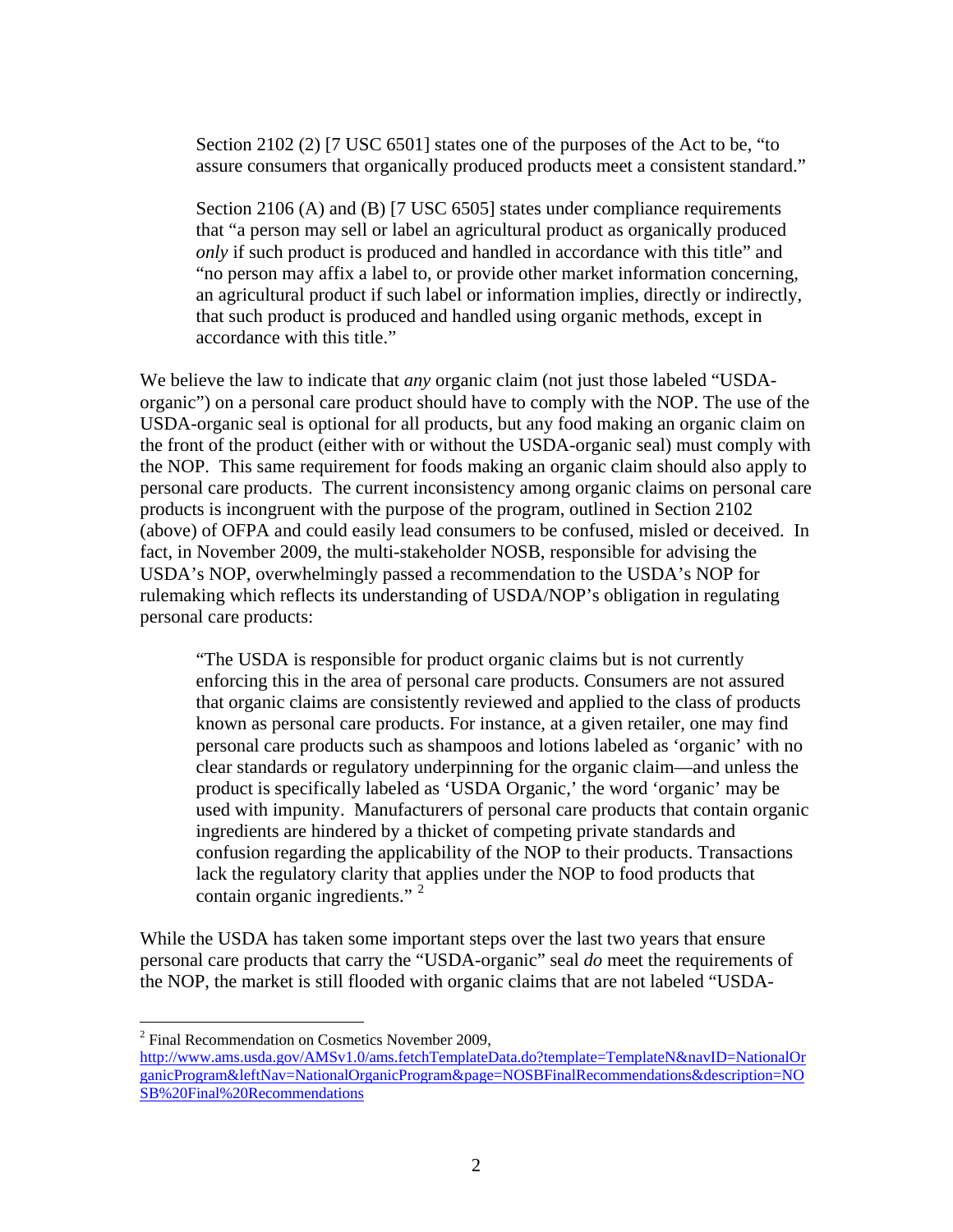organic" and therefore not required to be compliant with the NOP. The USDA has declined to take enforcement action against companies who are making organic claims that are not compliant with the NOP.

In response to OCA members' letters urging the USDA to address organic fraud in the personal care products sector, a USDA Agricultural Marketing Service official replied, on behalf of Deputy Secretary Kathleen Merrigan:

"The USDA regulates organic personal care products only if they are made up of agricultural ingredients. We have no standards for personal care products and have no plans to develop standards at this time."<sup>[3](#page-2-0)</sup>

The review of non-agricultural ingredients is mandatory for processed foods, which enables the whole product to be certified, not simply the agricultural ingredients. Specific sections of the regulation (governing the National List of approved and prohibited substances, discussed further below) require review and approval of nonagricultural ingredients used in organic processed food—we believe the same regulatory framework already exists for certifying "organic" personal care products to the same rigor as processed food.

At the last NOSB meeting in November 2009, when the NOSB passed its recommendation, "Solving the Problem of Mislabeled Organic Personal Care Products," NOP director Miles McEvoy agreed that this was an important issue but indicated it was "not on the top 10" list of matters slated for USDA attention. The full transcript of the meeting is available online. $4$ 

We are therefore respectfully submitting this petition to the FTC to investigate and address the underlying causes that allow for the unfair and deceptive practices that exist in the labeling of "organic" personal care products. We believe this constitutes a violation of section 5 of the Federal Trade Commission Act. "Organic" personal care products vary widely in meaning and truthfulness and at times, are simply deceiving. The lack of one meaningful, consistent standard has resulted in many companies, and certification services providing many definitions of "organic" personal care products.

The OFPA and NOP require that organic products contain minimal synthetic ingredients. When synthetic ingredients are used, it is expected and required that they be reviewed and approved by the NOSB and placed on the National List. Section 2118 (a) [7 USC

 $\overline{a}$ 

<span id="page-2-0"></span><sup>&</sup>lt;sup>3</sup> E-mail communication from Demaris Wilson to Alexis Baden-Mayer, July 20, 2009. Posted online at [http://www.organicconsumers.org/articles/article\\_19121.cfm](http://www.organicconsumers.org/articles/article_19121.cfm)

<span id="page-2-1"></span><sup>4</sup> <http://www.ams.usda.gov/AMSv1.0/getfile?dDocName=STELPRDC5081269&acct=nosb>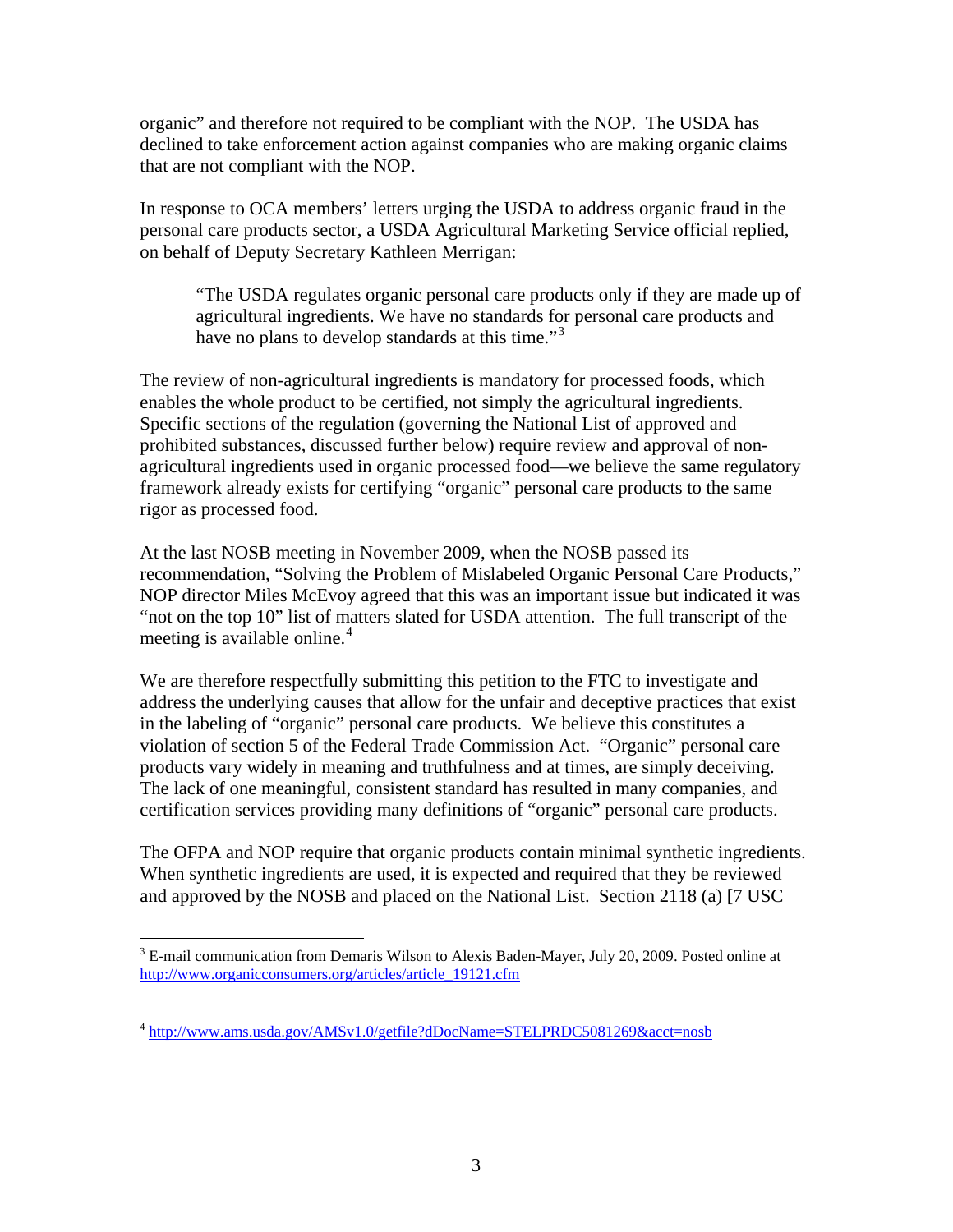6517] of the OFPA, under the National List states that, "the Secretary shall establish a National List of approved and prohibited substances that shall be included in the standards for organic production and handling established under this title in order for such products to be sold or labeled as organically produced under this title." Personal care products tend to contain many synthetic ingredients, and many consumers are willing to pay more to buy "organic" personal care products in order to avoid these synthetic ingredients. Those producers who can meet the "USDA-organic" standards are adding measurable value to their products whereas as those who don't (but still make organic claims) may not be adding any; but both producers may be reaping profits from consumers just the same.

Organic personal care products that are not compliant with the NOP can contain many petroleum-derived ingredients, conventional agricultural ingredients (those that have been treated with pesticides, etc), preservatives, colorings and fragrances which may use or contain chemicals of concern in the production or final product. For example, phthalates, some of which have been banned by the Consumer Product Safety Commission in children's products for reproductive health effect concerns, may be lurking in many of the fragrances that could be used in organic personal care products. Parabens, EDTA, PEGs, coal tar colors (FD&C), ethanolamines—are just a few examples of synthetic materials that should certainly be reviewed and approved before being used in an organic personal care product. We believe many of those materials would not be approved after review by the NOSB. Finally, water and salt are required to be exempt from organic certification and the final calculation of organic content in a given product. However, we have noted several cases where "organic waters" are listed on ingredient panels. This would not be allowed for "organic" food and should not be allowed for "organic" personal care products. These so-called "organic" products can mislead and deceive consumers into paying more for something they did not expect.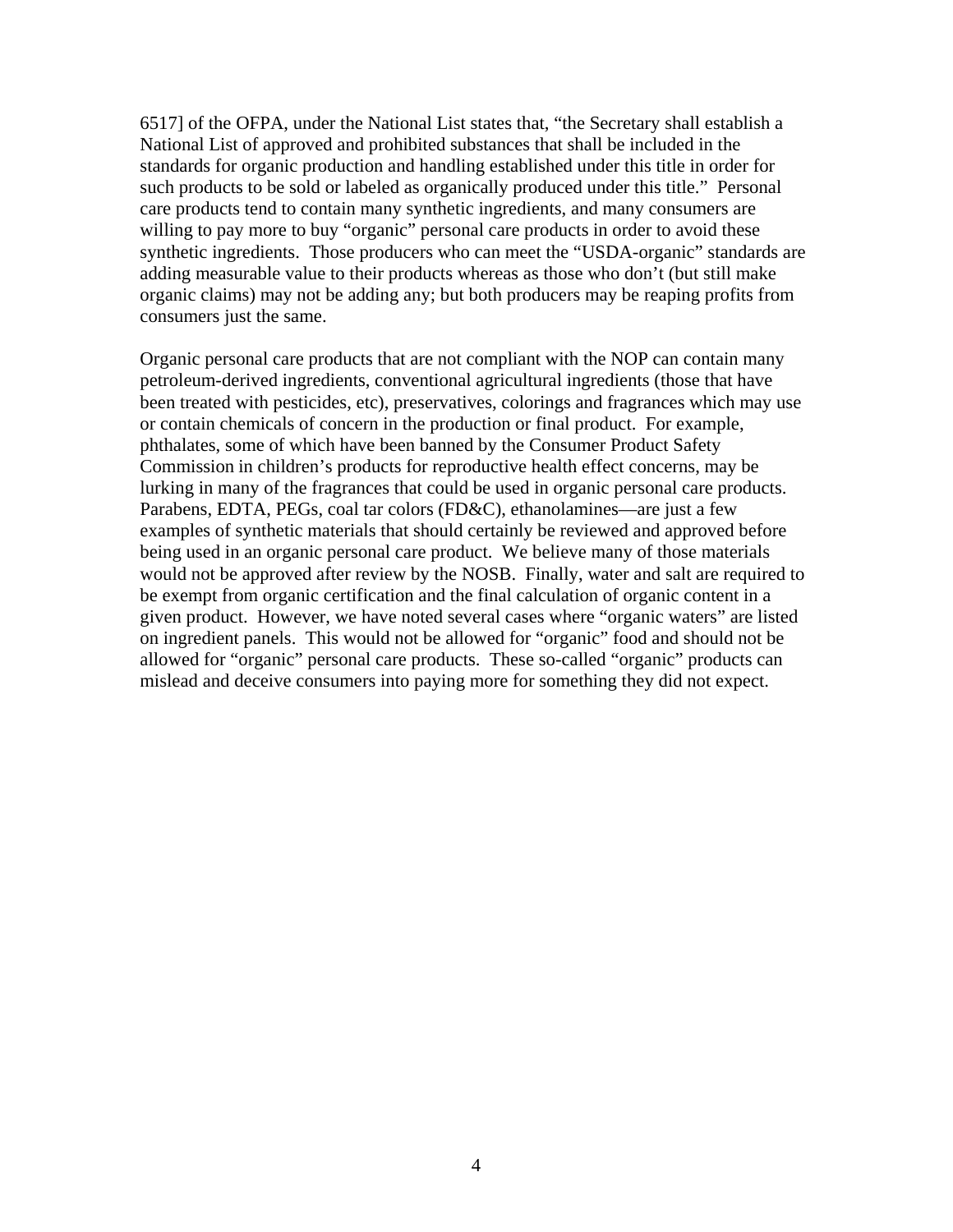There are four tiers of organic labeling regulated by the USDA's NOP; each of the four tiers has specific requirements, which are summarized below. The chart below also contains a comparison between food and personal care products in order to outline specific inconsistencies.

| <b>Label Definitions</b> |               | <b>NOP Requirements for Food</b>                               | <b>NOP Requirements for</b>       |
|--------------------------|---------------|----------------------------------------------------------------|-----------------------------------|
| (summarized from NOP)    |               | (except seafood and fish)                                      | <b>Personal Care Products</b>     |
| "100%                    | 100% organic  | USDA seal optional but all                                     | Only USDA seal means NOP          |
| organic"                 |               | products making an "organic"                                   | compliance                        |
|                          |               | claim must be NOP compliant                                    |                                   |
|                          |               |                                                                |                                   |
|                          |               | Non-NOP compliant claims are                                   |                                   |
|                          |               | not allowed                                                    | Non-NOP compliant claims are      |
|                          |               |                                                                | allowed                           |
| "Organic"                | At least 95%  | USDA seal optional but all                                     | Only USDA seal means NOP          |
|                          | organic       | products making an "organic"                                   | compliance                        |
|                          |               | claim must be NOP compliant                                    |                                   |
|                          |               |                                                                |                                   |
|                          |               | Up to 5% non organic portion<br>must follow the NOP's National | Up to 5% non-organic portion      |
|                          |               | List of approved and prohibited                                | only has to follow NOP's          |
|                          |               | substances                                                     | National List for products with a |
|                          |               |                                                                | "USDA organic" seal               |
|                          |               | Non-NOP compliant claims are                                   |                                   |
|                          |               | not allowed and is enforced by                                 | Non-NOP compliant, organic        |
|                          |               | USDA.*                                                         | claims are allowed and not        |
|                          |               |                                                                | regulated by USDA.* Minimum       |
|                          |               |                                                                | organic percentage (95%) and      |
|                          |               |                                                                | maximum non-organic portion       |
|                          |               |                                                                | $(5\%)$ is not required*          |
| "Made with               | At least 70%  | USDA seal not allowed but all                                  | Any personal care product with    |
| organic"                 | organic       | products making an "organic"                                   | less than 95% organic ingredients |
|                          |               | claim must be NOP compliant*                                   | does not have to comply with      |
|                          |               |                                                                | NOP and can make an organic       |
|                          |               |                                                                | claim on the front of package*    |
|                          |               | Up to 30% non-organic portion                                  | No maximum limit for non-         |
|                          |               | must follow the NOP's National                                 | organic portion and does not have |
|                          |               | List of approved and prohibited                                | to follow the NOP's National List |
|                          |               | substances*                                                    | of approved and prohibited        |
|                          |               |                                                                | substances*                       |
|                          |               |                                                                |                                   |
|                          |               | Non-NOP compliant claims are                                   | Non-NOP compliant, organic        |
|                          |               | not allowed and is enforced by                                 | claims are allowed and not        |
|                          |               | USDA.*                                                         | regulated by USDA.* Minimum       |
|                          |               |                                                                | organic percentage (70%) and      |
|                          |               |                                                                | maximum non-organic portion       |
|                          |               |                                                                | (30%) is not required             |
| No organic               | Less than 70% | USDA seal not allowed on                                       | Can make an organic claim or      |
| claim allowed            | organic       | products that make an "organic"                                | organic brand name on front of    |
| on front of              |               | claim on front of product would                                | product, even with minimal or no  |
| package                  |               | be subject to USDA<br>enforcement*                             | organic content in product and    |
|                          |               |                                                                | not subject to USDA               |
|                          |               |                                                                | enforcement*                      |

\*Denotes points of inconsistency between organic standards for food and personal care products.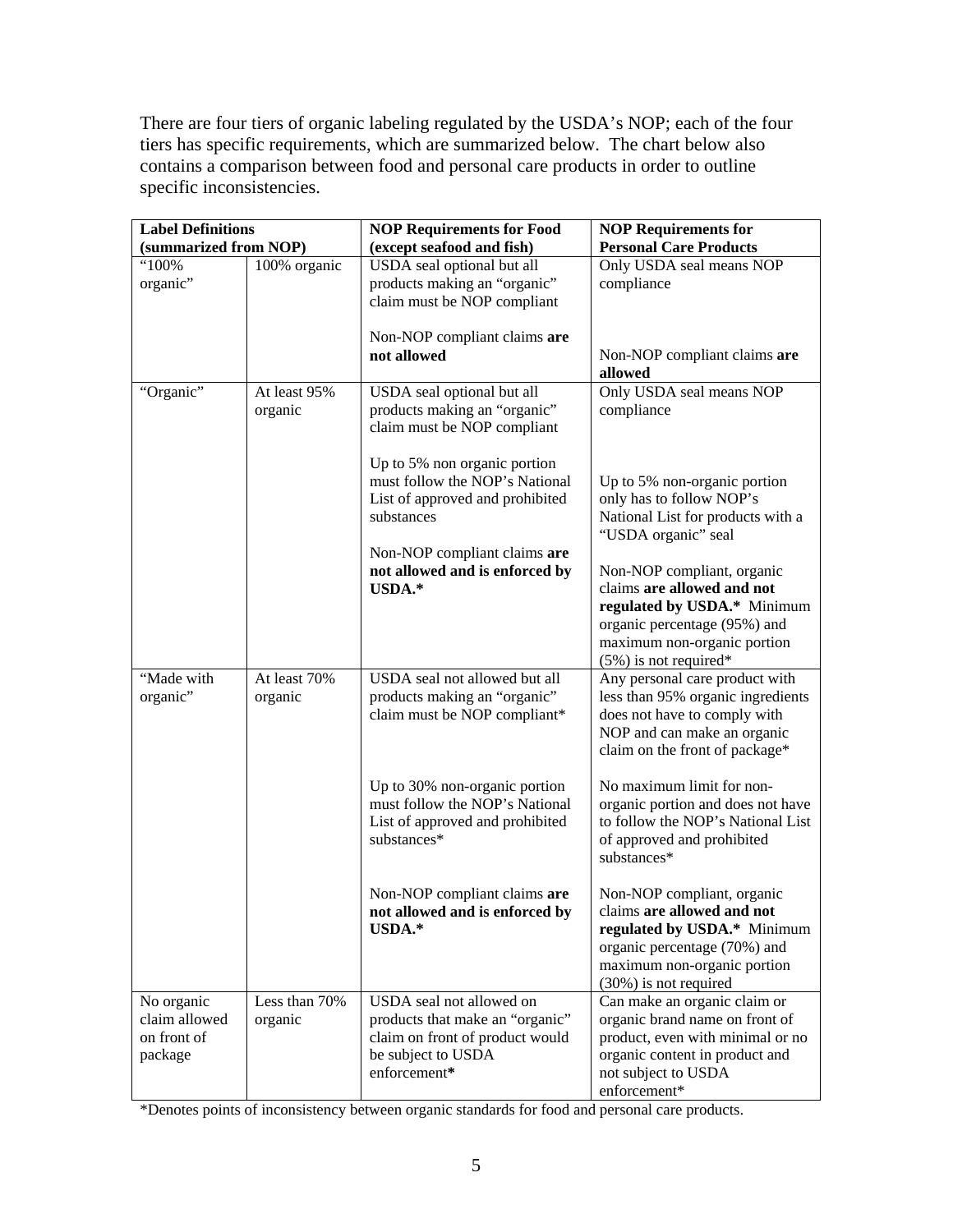In the absence of USDA enforcement against unsubstantiated organic claims, the cosmetics industry has launched competing "organic" certifications. There are several different industry-based organic certification programs including Organic and Sustainable Industry Standards (OASIS), National Sanitation Foundation (NSF) International certification, and another mark called ECOCERT, which only add to the marketplace confusion. While we appreciate industry efforts to standardize the meaning of claims used on products, it is entirely inappropriate for industry to be defining the meaning of "organic" since the meaning of that word, especially for products that fall under the scope of the independent NOP, must adhere to the requirements outlined in the OFPA and NOP. Section 2120 (a) [7 USC 6519] of the OFPA, under "Violations of title," states, "Misuse of label—Any person who knowingly sells or labels a product as organic, except in accordance with this title, shall be subject to a civil penalty of not more than \$10,000." These types of industry initiatives do not—and should not—be allowed to define "organic."

Marketing activities of these industry groups only result in additional confusing messages to consumers about what organic means, what the USDA role is in organic certification of personal care products, and what is available to consumers. For example, OASIS claims to be "the first organic standard for the U.S. beauty and personal care market, bringing clarity to consumer confusion around organic product claims—with a certification seal that will become the internationally accepted seal representing verified Organic standards for personal care. The only 'industry consensus' standard with the support of 30 founding members."<sup>[5](#page-5-0)</sup>

Even though there are many certified USDA Organic personal care brands and products, OASIS tells consumers:

"Until today, the USA has not had a dedicated organic standard for the beauty and personal care industry. In absence of a true industry standard, companies attempted to apply the USDA NOP (National Organic Program) Organic *food* standard for beauty and personal care ingredients and products. But the USDA's food standards were never designed for this industry, and limit certain types of 'green chemistry' posing significant challenges for those seeking to create certified organic products."

NSF International claims to have "the first and only American National Standard that allows labeling and marketing requirements for personal care products that contain organic ingredients."[6](#page-5-1) In addition, many products marketed in the U.S. claim to be "certified organic" by ECOCERT®. For example, "Organic wear® 100% Natural Origin Makeup" tells consumers:

 $\overline{a}$ 

<span id="page-5-0"></span><sup>&</sup>lt;sup>5</sup> OASIS, "Promoting Organic Sustainable Industry Standards," accessed at [http://www.organicseal.org](http://www.organicseal.org/) on March 11, 2010.

<span id="page-5-1"></span><sup>&</sup>lt;sup>6</sup> NSF, "NSF's New 'Contains Organic Ingredients' Standards for Personal Care Products Containing Adopted as American National Standard," accessed at

[http://www.nsf.org/business/newsroom/articles/0903\\_n3\\_nsf305.asp](http://www.nsf.org/business/newsroom/articles/0903_n3_nsf305.asp) on March 11, 2010.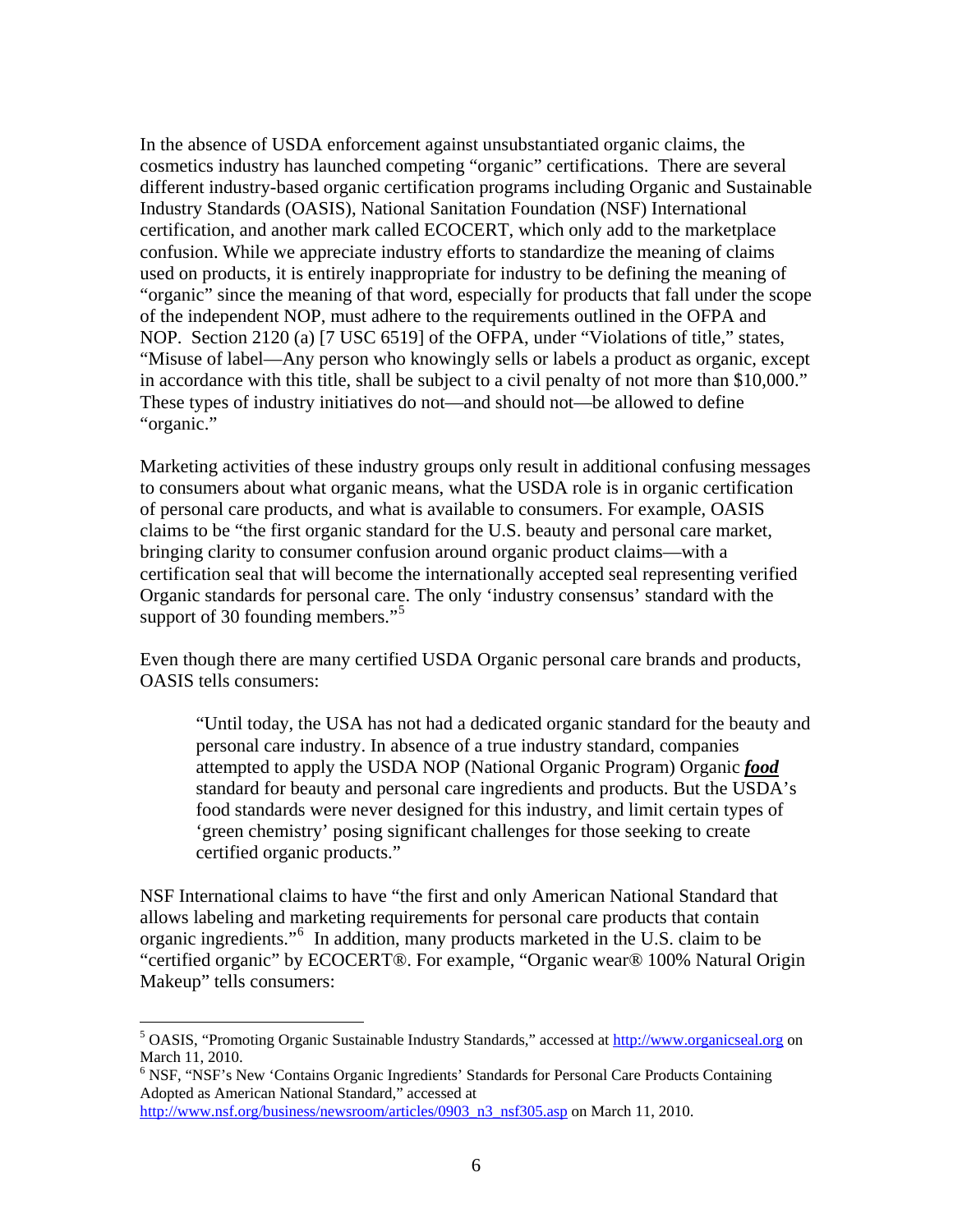"To ensure that Organic wear® holds the highest of eco-standards, most Organic wear® products are ECOCERT® certified organic. ECOCERT® is an internationally recognized organic certification that guarantees the genuine practice of environmental respect throughout the formulation and manufacturing of the product. The certification ensures that 100% of the total ingredients are of a natural origin. ECOCERT® is the leading European authority on organic certification, and the standards used by prestige organic brands."

In response to the question, "What is the difference between ECOCERT® and the USDA?" Organic wear® tells consumers:

"ECOCERT® is the only organic certification for color cosmetics. USDA guidelines are for food products and they have no jurisdiction over color cosmetics."

### *Examples of non-NOP compliant "organic" personal care products*

Due to the pervasiveness of the problems with organic certification for personal care products, we are providing the following products as examples of the problems outlined in this petition. The following list represents only a handful of misleading "organic" personal care products on the market and is not an exhaustive list. It is useful, however, to illustrate the use of practices that would not be allowed for "organic" food.

1. Organic Bite Blocker Xtreme [http://www.homs.com](http://www.homs.com/)

ACTIVE: Soybean oil (3%) (CAS # 008001-22-7), Geranium oil (6%) (CAS # 8000-46- 2), Castor oil (8%) (CAS # 9083-41-4)

Other ingredients: Water, Demineralized, Coconut oil, Glycerin, Citric acid, Lecithin, Sodium bicarbonate, Wintergreen oil

**Exemplary of following problems with so-called organic personal care products:** no organic ingredients but organic claim on front of product.

2. The Organic Bath Company, Bubble Bath Petals, Lavender Vanilla [http://www.freshorganicliving.com/index.php/18-bath-a-body/8-family-bath-a-body/38](http://www.freshorganicliving.com/index.php/18-bath-a-body/8-family-bath-a-body/38-bubble-bath-petals-lavender-vanilla) [bubble-bath-petals-lavender-vanilla](http://www.freshorganicliving.com/index.php/18-bath-a-body/8-family-bath-a-body/38-bubble-bath-petals-lavender-vanilla)

# Ingredients:

alpha olefin sulfonate (plant derived), corn starch, decyl glucoside (plant derived), certified organic white tea extract, Vitamin E (d-alpha tocopherol), vegetable glycerin, cocoamidopropyl betaine (plant derived), beet extract, algae extract, certified organic lavender extract, vanilla extract, botanical fragrance, glucose oxidase (natural preservative), lactoperoxidase (natural preservative)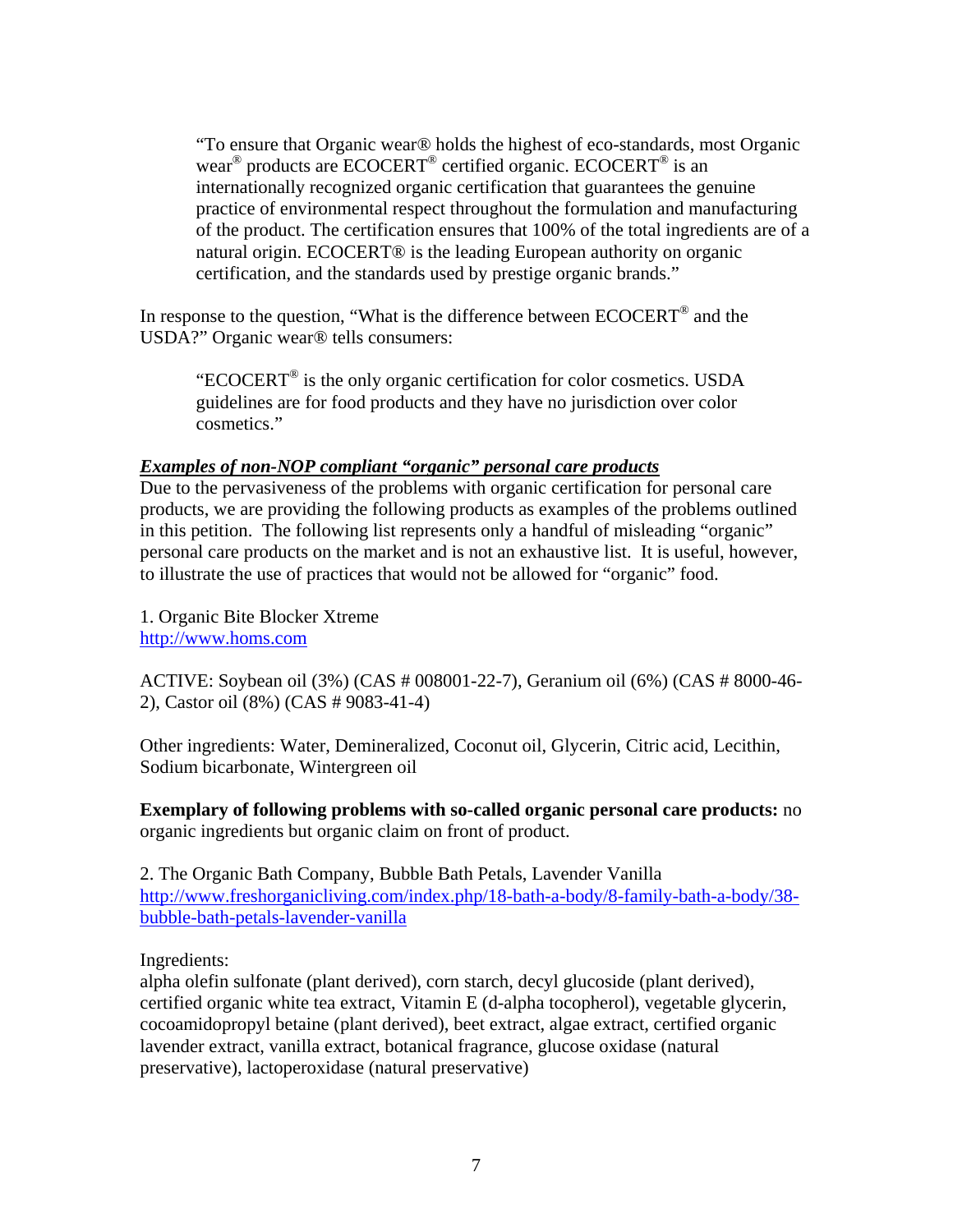**Exemplary of following problems with so-called organic personal care products:** use of conventional, non-organic, agricultural materials, unclear if product is less than 70% organic (foods would not be able to make an organic claim on front), synthetic ingredients (which would not be allowed for foods unless reviewed and approved by NOSB).

3. Nature's Gate Organics Body Lotion, Grapefruit and Wild Ginger Antioxidant Defense Lotion for All Skin Types [http://www.natures](http://www.natures-gate.com/shop/showitem.asp?ProductId=45676537&menuId=208&withLinks=1)[gate.com/shop/showitem.asp?ProductId=45676537&menuId=208&withLinks=1](http://www.natures-gate.com/shop/showitem.asp?ProductId=45676537&menuId=208&withLinks=1)

Ingredients:

Water, Pelargonium Graveolens (Rose Geranium) Flower/Leaf/Stem Extract\*, Salvia Sclarea (Clary) Flower/Leaf/Stem Extract\*, Helianthus Annuus (Sunflower) Seed Oil, Caprylic/Capric Triglyceride, Glycerin, Glyceryl Stearate, **PEG-100 Stearate,** Simmondsia Chinensis (Jojoba) Seed Oil\*, Prunus Armeniaca (Apricot) Kernel Seed Oil, Sorbitan Stearate, Stearic Acid, Dimethicone, Zingiber Officinale (Ginger) Root Extract\*, Citrus Grandis (Grapefruit) Peel Extract\*, Vaccinium Macrocarpon (Cranberry) Fruit Extract\*, Actinidia Arguta (Kiwi) Fruit Extract\*, Citrus Aurantium Dulcis (Orange) Peel Extract\*, Euterpe Oleracea (Acai) Fruit Oil\*, Punica Granatum (Pomegranate) Fruit Extract\*, Passiflora Incarnata (Passion flower) Flower Extract\*, Helianthus Annuus (Sunflower) Seed Extract\*, Aloe Barbadensis Leaf Extract\*, Eugenia Caryophyllus (Clove) Flower Extract\*, Centella Asiatica (Gotu Kola) Extract\*, Echinacea Angustifolia Extract\*, Cymbopogon Schoenanthus (Lemongrass) Extract\*, Symphytum Officinale (Comfrey) Leaf Extract, Sodium Hyaluronate, Panthenol, Sodium PCA, Wheat Amino Acids, Cetearyl Alcohol, Squalane, Ceteareth-20, Myristyl Myristate, Carbomer, Myristyl Laurate, Saccharide Isomerate, Ascorbyl Palmitate, Tromethamine, Cetyl Alcohol, Tocopherol Acetate**, Polysorbate 60, Disodium EDTA**, Hydroxyproline, Alcohol, Ethylhexylglycerin, Glyceryl Undecylenate, **Phenoxyethanol, Fragrance** \*Certified Organic

**Exemplary of following problems with so-called organic personal care products:**  several synthetic ingredients, conventional agricultural ingredients.

4. Nature's Gate Organics, Lucky Bronzer <http://www.natures-gate.com/shop/showitem.asp?ProductId=43930011>

Water, Cetearyl Ethylhexanoate, Cyclopentasiloxane, Cyclohexasiloxane, Glycerin, Steareth-21, Borago Officinalis (Borage) Seed Oil, Borago Officinalis (Borage) Seed Extract (1), Sambucus Nigra (Elder) Fruit Extract (1), Hibiscus Rosa-Sinensis Extract (1), Rhodymenia Palmata (Dulse)Extract (1), Dimethicone, Corn Starch Modified, Stearoxytrimethylsilane, Babassuamidopropalkonium, Chloride, Bisabolol, Acryllates/C10-30 Alkyl Acrylate Crosspolymer, Stearyl Alcohol, Tromthamine, Fragrance, Butylene Glycol, Mica, Titanium Dioxide, Iron Oxides

(1) Certified Organic by Quality Assurance International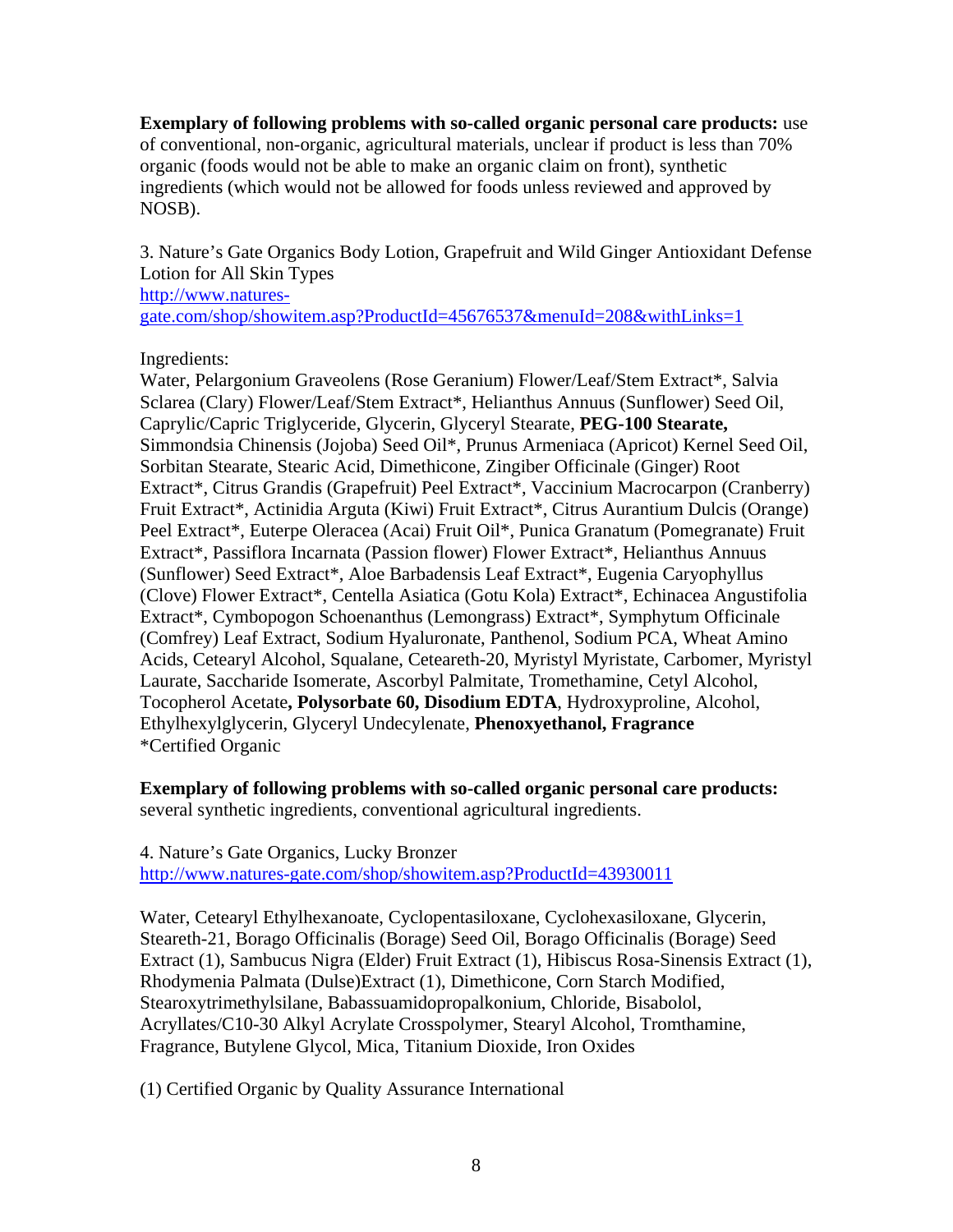- (2) Certified Organic by International Aloe Science Council
- (3) Certified Organic by Oregon Tilth

### **Exemplary of following problems with so-called organic personal care products:**

unclear if it exceeds 70% organic minimum content required for food to claim organic, several synthetic ingredients, conventional agricultural ingredients.

5. Avalon Organics, Lemon Clarifying Shampoo <http://www.avalonorganics.com/?id=88&pid=27>

### Ingredients

Purified water, cocamidopropyl betaine, disodium cocoamphodiacetate, sodium cocoyl sarcosinate, coconut acid, babassuamidopropalkonium chloride, organic citrus limonum (lemon) peel(1)), calendula officinalis (calendula) flower(1) and chamomilla recutita (chamomile) flower(2) extracts, butyrospermum parkii (shea butter), vegetable glycerin, bisabolol (chamomile), ethylhexylglycerin, arginine (amino acid), panthenol (pro-vitamin B5), tocopherol (vitamin E), organic citrus medica limonum (lemon) peel oil(1) and other essential oils

1) Certified by Quality Assurance International

2) Certified by BCS Öko-Garamtie

### **Exemplary of following problems with so-called organic personal care products:**

unclear if it exceeds 70% organic minimum content required for food to claim organic, several synthetic ingredients, conventional agricultural ingredients.